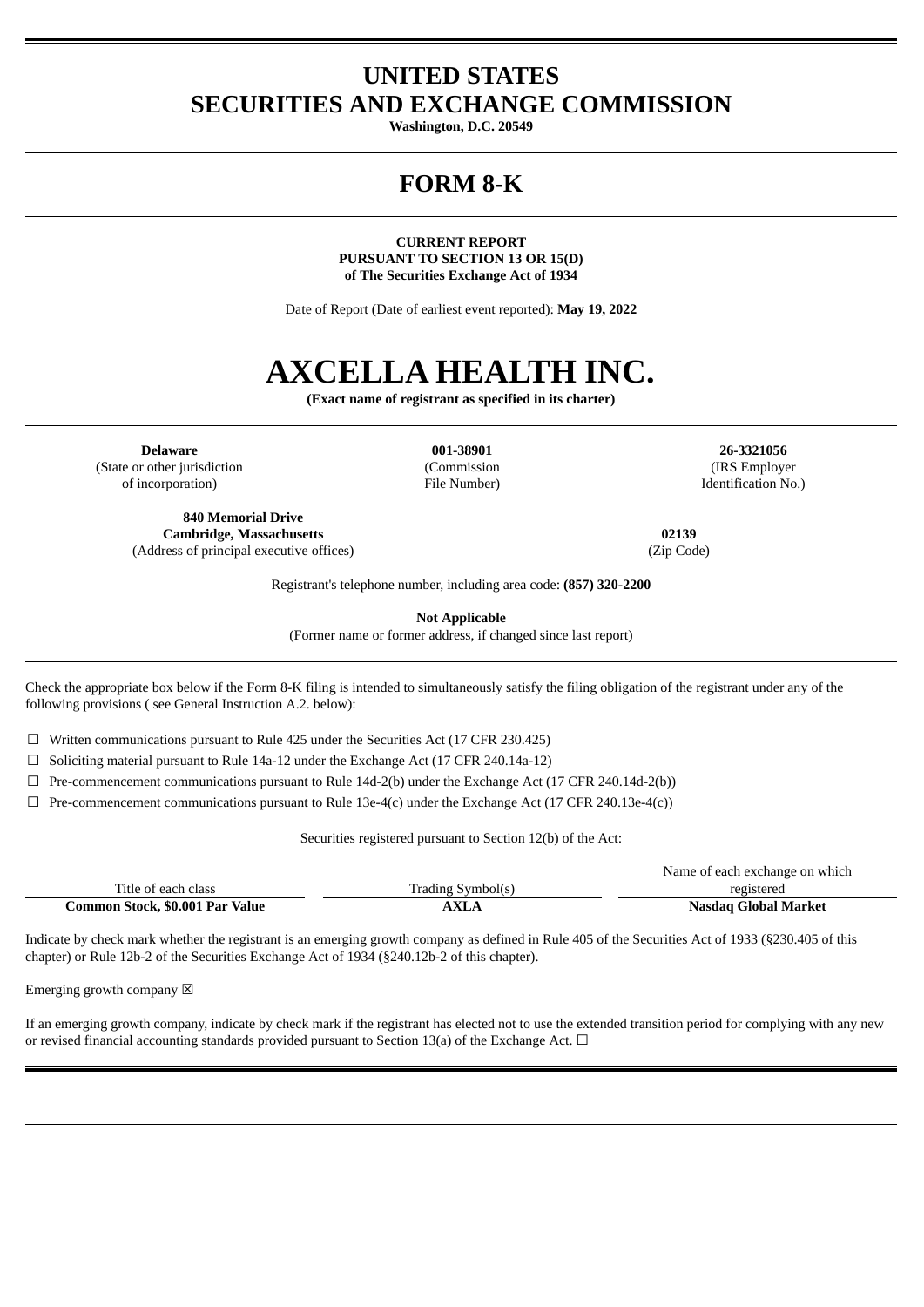#### Item 5.02 Departure of Directors or Certain Officers: Election of Directors: Appointment of Certain Officers: Compensatory Arrangements of **Certain Officers.**

(b)

On May 19, 2022, Shreeram Aradhye, M.D., a member of the board of directors (the "Board") of Axcella Health Inc. (the "Company" or "Axcella"), notified the Company of his resignation from the Board, effective immediately. Dr. Aradhye's resignation was not the result of a disagreement with the Company on any matter relating to the Company's operations, policies or practices. Effective as of his resignation, Dr. Aradhye is no longer a member of the Board or any of its committees.

On May 25, 2022, Alison D. Schecter, M.D., stepped down as the Company's President of Research and Development to pursue other opportunities, effective immediately. Dr. Schecter joined Axcella on March 2, 2021.

(d)

On May 19, 2022, upon the recommendation of its Nominating and Corporate Governance Committee, the Board appointed Paul J. Sekhri and Michael Rosenblatt, M.D. to join the Board, effective immediately. The Board determined that Mr. Sekhri and Dr. Rosenblatt are each independent under the listing standards of Nasdaq and the Company's corporate governance guidelines. Mr. Sekhri will serve as a Class II director with a term expiring at the annual meeting of stockholders to be held in 2024. Dr. Rosenblatt will serve as a Class I director with a term expiring at the annual meeting of stockholders to be held in 2023.

Paul J. Sekhri currently serves on the board of directors of Longboard Pharmaceuticals, Inc. (Nasdaq: LBPH), Ipsen S.A., Veeva Systems Inc. (NYSE: VEEV), Compugen Ltd. (Nasdaq: CGEN) and Pharming Group N.V. (Nasdaq: PHAR), where he is Chairman. Mr. Sekhri has most recently served as the President and Chief Executive Officer of eGenesis, Inc. Before eGenesis, Mr. Sekhri served as President and Chief Executive Officer of Lycera Corp. Prior to Lycera, he served as Senior Vice President, Integrated Care of Sanofi. Prior to that he served as group Executive Vice President, Global Business Development, and Chief Strategy Officer for Teva Pharmaceuticals Industries, Ltd., and earlier, Operating Partner and Head of the Biotechnology Operating Group at TPG Biotech. Previously, Mr. Sekhri founded Cerimon Pharmaceuticals, Inc. where he served as President and Chief Executive Officer. Prior to founding Cerimon, he was President and Chief Business Officer of ARIAD Pharmaceuticals, Inc. Earlier in his career, Mr. Sekhri held various senior positions at Novartis AG, including Senior Vice President, Head of Global Search and Evaluation, Business Development and Licensing, and Global Head, Early Commercial Development. Mr. Sekhri completed graduate work in neuroscience at the University of Maryland School of Medicine in Baltimore and received his B.S. in Zoology from the University of Maryland, College Park.

Michael Rosenblatt, M.D. is currently a Senior Partner at Flagship Pioneering. From September 2016 to December 2020, Dr. Rosenblatt served as Chief Medical Officer of Flagship Pioneering. From December 2009 to June 2016, he served as the Executive Vice President and Chief Medical Officer of Merck & Co. Inc. Dr. Rosenblatt serves on the board of directors of Rubius Therapeutics, Inc. (Nasdaq: RUBY) and Azenta, Inc. (Nasdaq: AZTA) and has previously served on the board of directors of Radius Health, Inc. (Nasdaq: RDUS). Dr. Rosenblatt received an M.D. from Harvard Medical School and an A.B. in chemistry from Columbia University.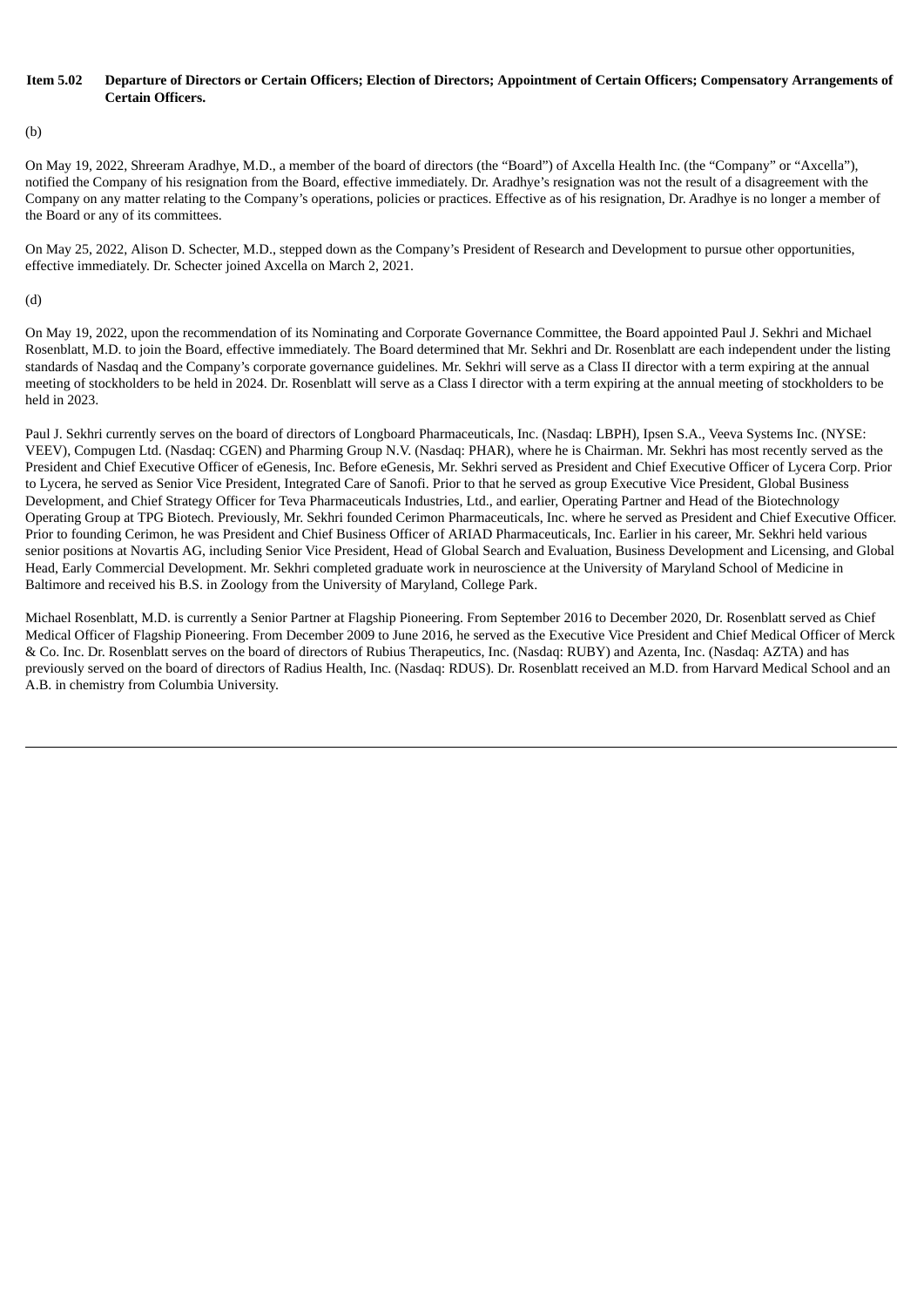As a non-employee director, each of Mr. Sekhri and Dr. Rosenblatt will receive cash compensation and an equity award for Board service in accordance with the Company's non-employee director compensation policy. In addition, pursuant to the policy, Mr. Sekhri and Dr. Rosenblatt each received an option under the Company's 2019 Stock Option and Incentive Plan to purchase 40,000 shares of our common stock on May 19, 2022, referred to as the Initial Grant, and an option to purchase 20,000 shares of our common stock automatically on the date of each annual stockholder's meeting thereafter, referred to as the Annual Grant. The Initial Grant will vest in twelve equal quarterly installments following the grant date, subject to Mr. Sekhri's and Dr. Rosenblatt's continued service through each applicable vesting date, respectively. The Annual Grant will vest on the earlier of the first anniversary of the date of grant or the date of the next annual stockholder's meeting to the extent unvested as of such date, subject to Mr. Sekhri's and Dr. Rosenblatt's continued service through each applicable vesting date, respectively. Neither Mr. Sekhri nor Dr. Rosenblatt is a party to any transaction with the Company that would require disclosure under Item 404(a) of Regulation S-K, and there are no arrangements or understandings between either Mr. Sekhri or Dr. Rosenblatt and any other persons pursuant to which either was selected as a director. In addition, each of Mr. Sekhri and Dr. Rosenblatt will enter into an indemnification agreement with the Company consistent with the form of indemnification agreement entered into between the Company and its existing non-employee directors.

#### **Item 5.07 Submission of Matters to a Vote of Security Holders**

The Company held its Annual Meeting of Stockholders on May 19, 2022. The following is a summary of the matters voted on at that meeting.

a) The stockholders of the Company elected William R. Hinshaw, Jr., Martin Hendrix, Ph.D. and Catherine Angell Sohn, Pharm.D. as a Class III directors to the board of directors of the Company, to each serve until the 2025 annual meeting of stockholders and until his or her successor has been duly elected and qualified, or until his or her earlier death, resignation or removal. The results of the stockholders' vote with respect to the election of the Class III directors were as follows:

|                                 | <b>Votes</b> | <b>Votes</b> | Broker           |
|---------------------------------|--------------|--------------|------------------|
| <b>Name</b>                     | For          | Withheld     | <b>Non-Votes</b> |
| William R. Hinshaw, Jr.         | 37.084.921   | 513.331      | 8.262.243        |
| Martin Hendrix, Ph.D.           | 37,568,294   | 29,958       | 8.262.243        |
| Catherine Angell Sohn, Pharm.D. | 37,047,918   | 550.334      | 8,262,343        |

b) The stockholders of the Company ratified the appointment of Deloitte & Touche LLP as the Company's independent registered public accounting firm for the fiscal year ending December 31, 2022. The results of the stockholders' vote with respect to such ratification were as follows:

| <b>Votes For</b> | <b>Votes Against</b> | . .<br>Abstain |
|------------------|----------------------|----------------|
| A77<br>45,817    | ACF<br>חר<br>25,165  | 17,858         |